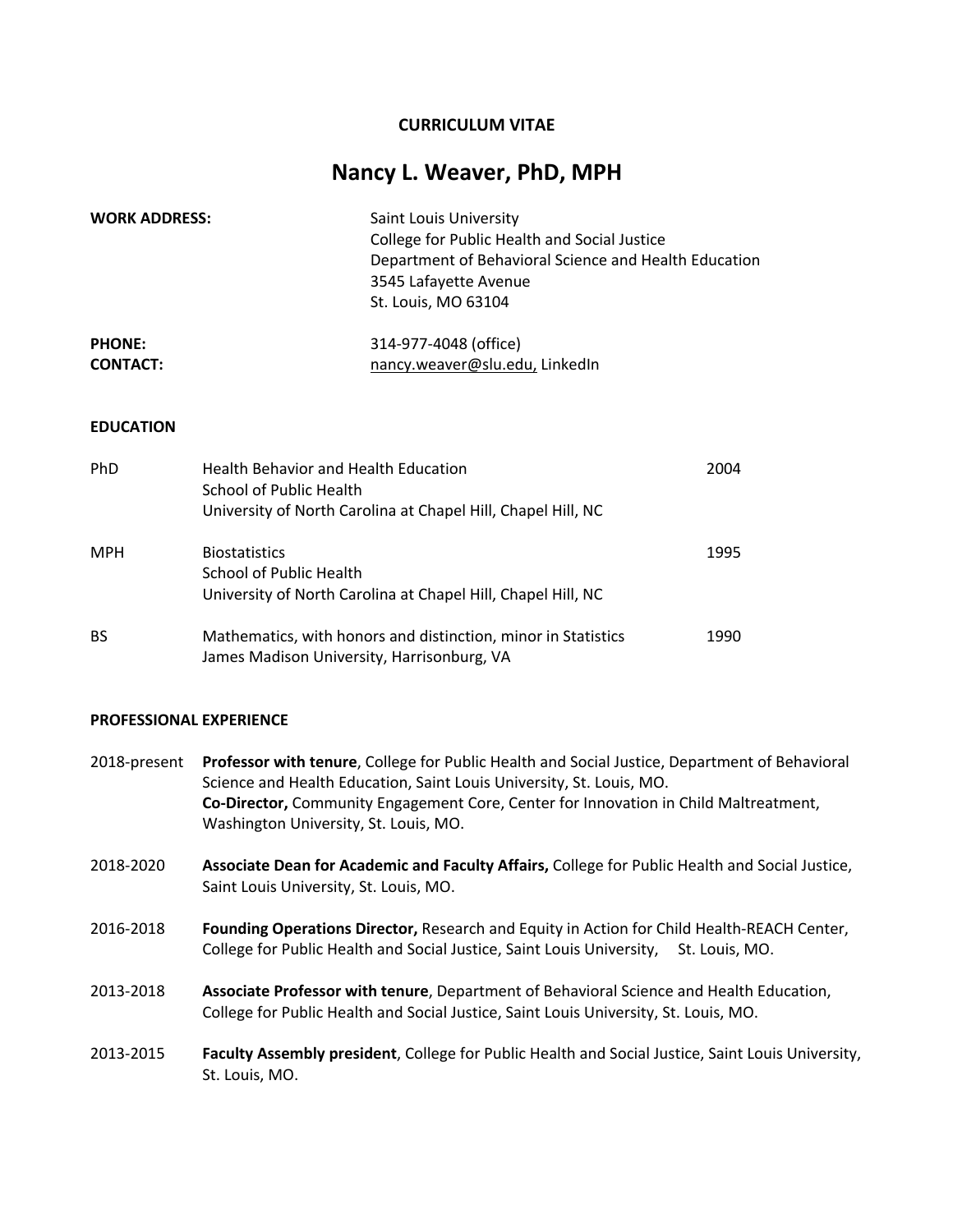| 2009-2015 | Education Team Co-Lead, Scientific Advisory Committee, Center for Violence and Injury |
|-----------|---------------------------------------------------------------------------------------|
|           | Prevention, Brown School of Social Work, Washington University, St. Louis, MO.        |

- 2008-2013 **Assistant Professor, tenure track**, Department of Behavioral Science and Health Education (formerly Department of Community Health), School of Public Health, Saint Louis University, St. Louis, MO.
- 2005-2008 **Assistant Professor,** Department of Community Health, School of Public Health, Saint Louis University, St. Louis, MO.
- 2005–2008 **Director**, Research Methods and Biostatistics Core, Center for Cultural Cancer Communication (4C), Center of Excellence in Cancer Communication Research (CECCR) Health Communication Research Laboratory, School of Public Health, Saint Louis University, St. Louis, MO.
- 2005-2008 **Member**, Scientific Leadership Committee, Center for Cultural Cancer Communication (4C), Center of Excellence in Cancer Communication Research (CECCR) Health Communication Research Laboratory, School of Public Health, Saint Louis University, St. Louis, MO.
- 2007-2009 **Member**, Health Behavior and Outreach Core, Siteman Cancer Center, Washington University in St. Louis, St. Louis, MO.
- 2007-2009 **Member**, Leadership Team, St. Louis Collaborative, Health Literacy Missouri, St. Louis, MO.
- 1999-2005 **Research Coordinator,** Health Communication Research Laboratory, **Adjunct Instructor,** Department of Community Health, School of Public Health, Saint Louis University, St. Louis, MO.
- 1996 1999 **Research Instructor**, Faculty of the Department of Physical Education, Exercise and Sport Science, University of North Carolina at Chapel Hill, Chapel Hill, NC.
- 1992 1996 **Social Research Associate II**, Department of Emergency Medicine and Department of Surgery, University of North Carolina at Chapel Hill, Chapel Hill, NC.

## **PUBLICATIONS**

- 1. Reinfurt DW, Stewart JR, **Weaver NL**. The Economy as a Factor in Motor Vehicle Fatalities, Suicides and Homicides. *Accident Analysis & Prevention,* 23(5):453-462,1991.
- 2. Rutledge R, Fakhry S, Baker C, **Weaver NL**, Ramenofsky M, Sheldon G, Meyer A. A Population-Based Study of the Association of Medical Manpower with County Trauma Death Rates in the United States. *Annals of Surgery,* 219(5):547-566, 1994.
- 3. Hatley T, Ma J, **Weaver NL**, Strong D. Flight Paramedic Scope of Practice: Current Level and Breadth. *The Journal of Emergency Medicine,* 16(5):731-735, 1998.
- 4. **Weaver NL**, Mueller FO, Kalsbeek WD, Bowling JM. The North Carolina High School Athletic Injury Study: Design and Methodology. *Medicine & Science in Sports & Exercise,* 31(1):176-182, 1999.
- 5. Waller AE, Daniels J, **Weaver NL**, Robinson P. Jockey Injuries in the United States. *Journal of the American Medical Association,* 283(10):1326-1328, 2000.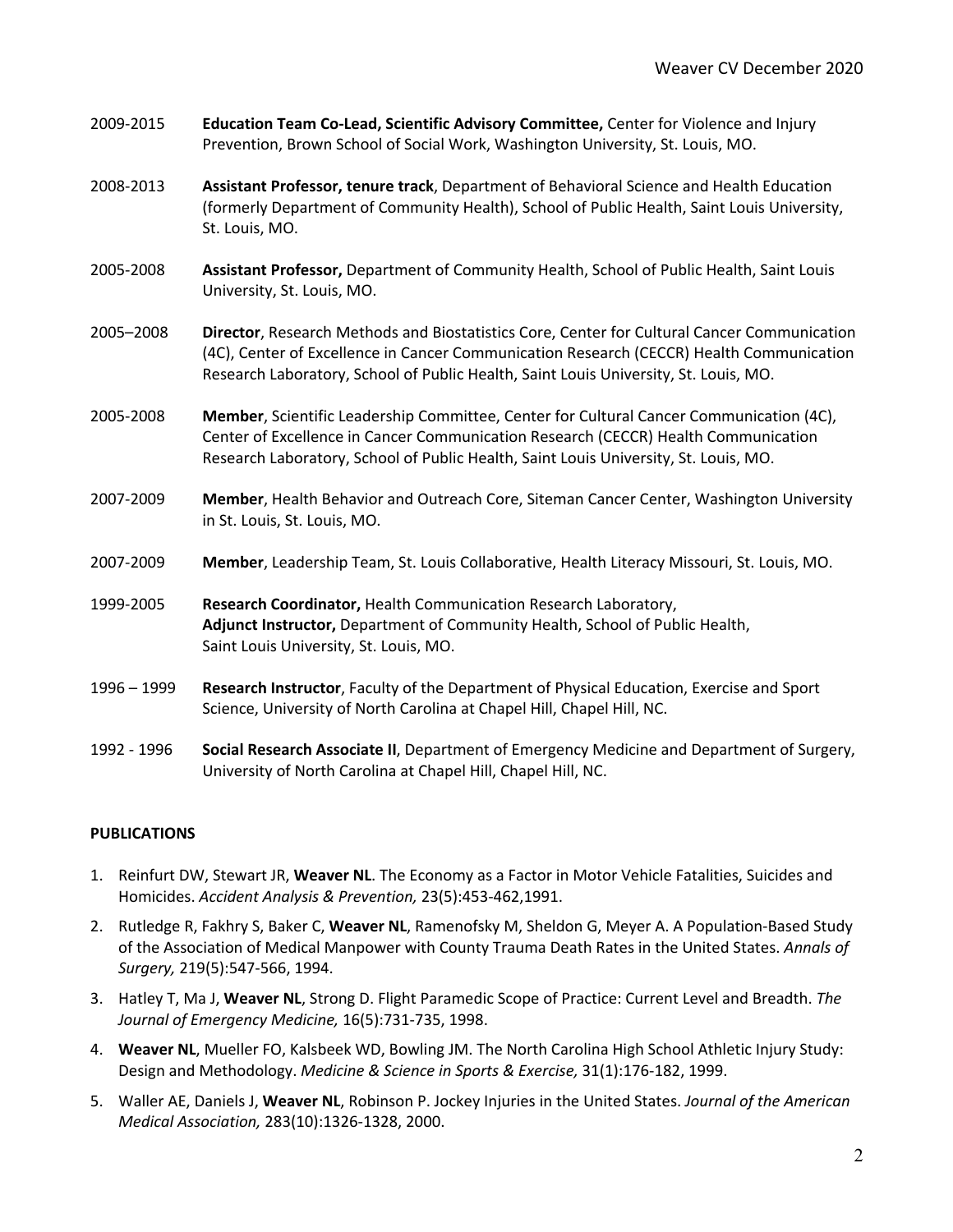- 6. Guskiewicz K, **Weaver NL**, Padua D, Garrett W. Epidemiology of Concussion in Collegiate and High School Football Players. *American Journal of Sports Medicine*, 28(5):643-650, 2000.
- 7. **Weaver NL**, Marshall SW and Miller MD. Preventing Sports Injuries: Opportunities for Intervention in Youth Athletics. *Patient Education and Counseling*, 46(3):199-204, 2002.
- 8. Nansel TR, **Weaver NL**, Donlin M, Jacobsen H, Kreuter MW, Simons-Morton B. Baby, Be Safe: The Effect of Tailored Communications for Pediatric Injury Prevention Provided in a Primary Care Setting. *Patient Education and Counseling*, 46(3):175-190, 2002.
- 9. Schulz MR, Marshall SW, Yang J, Mueller FO, **Weaver NL**, Bowling JM. A Prospective Cohort Study of Injury Incidence and Risk Factors in North Carolina High School Competitive Cheerleaders. *American Journal of Sports Medicine,* 32(2):396-405, 2004.
- 10. Schulz MR, Marshall SW, Mueller FO, Yang J, **Weaver NL**, Kalsbeek WD, Bowling JM. Incidence and Risk Factors for Concussion in High School Athletes, North Carolina, 1996-1999. *American Journal of Epidemiology*, 160:937-944, 2004.
- 11. Boslaugh SE, Kreuter MW, **Weaver NL**, Naleid KS, Brownson RC. Misclassification of Physical Activity Level Due to Exclusion of Workplace Activity. *Measurement in Physical Education and Exercise Science,* 9(1):21- 33, 2005.
- 12. McDonald EM, Solomon B, Shields W, Serwint JR, Jacobsen H, **Weaver NL**, Kreuter MW, Gielen AC. Evaluation of Kiosk-based Tailoring to Promote Household Safety Behaviors in an Urban Pediatric Primary Care Practice. *Patient Education & Counseling*, 58:168-181, 2005.
- 13. Knowles SB, Marshall SW, Bowling JM, Loomis D, Millikan R, Yang J, **Weaver NL**, Kalsbeek W, Mueller FO. A Prospective Study of Injury Incidence Among North Carolina High School Athletes. *American Journal of Epidemiology*, 164(12):1209-1221, 2006.
- 14. Vladutiu CJ, Nansel TR, **Weaver NL**, Jacobsen HA and Kreuter MW. Differential Strength of Association of Child Injury Prevention Attitudes and Beliefs on Practices: A Case for Audience Segmentation. *Injury Prevention*, 12:35-40, 2006.
- 15. Wiehagen T, Caito NM, Thompson VS, Casey CM, **Weaver NL**, Jupka K, Kreuter MW. Applying Projective Techniques to Formative Research in Health Communication Development. *Health Promotion Practice*, 8(2):164-172, 2007.
- 16. Gielen AC, McKenzie LB, McDonald EM, Shields WC, Wang MC, Cheng YJ, **Weaver NL**, Walker AR. Using a Computer Kiosk to Promote Child Safety: Results of a Randomized, Controlled Trial in an Urban Pediatric Emergency Department. *Pediatrics*, 120(2):330-339, 2007.
- 17. Rabin BA, Brownson RC, Haire-Joshu D, Kreuter MW, **Weaver NL**. A Glossary for Dissemination and Implementation Research in Public Health. *Journal of Public Health Management and Practice*, 14(2):117- 123, 2008.
- 18. Nansel TR, **Weaver NL**, Jacobsen HA, Glasheen C, Kreuter MW. Preventing Unintentional Pediatric Injuries: A Tailored Intervention for Parents and Providers. *Health Education Research,* 23(4):656-669, 2008.
- 19. **Weaver NL**, Williams J, Jacobsen HA, Botello-Harbaum M, Glasheen C, Noelcke E, Nansel TR. Translation and dissemination of an evidence based tailored childhood injury prevention program. *Journal of Public Health Management and Practice*, 14(2):177-184, 2008.
- 20. Jupka KA, **Weaver NL**, Sanders-Thompson VL, Caito NM, Kreuter MW. African American adults' experiences with the health care system: In their own words. *Journal of Health Disparities Research and Practice,* 2(3):17-32, 2008.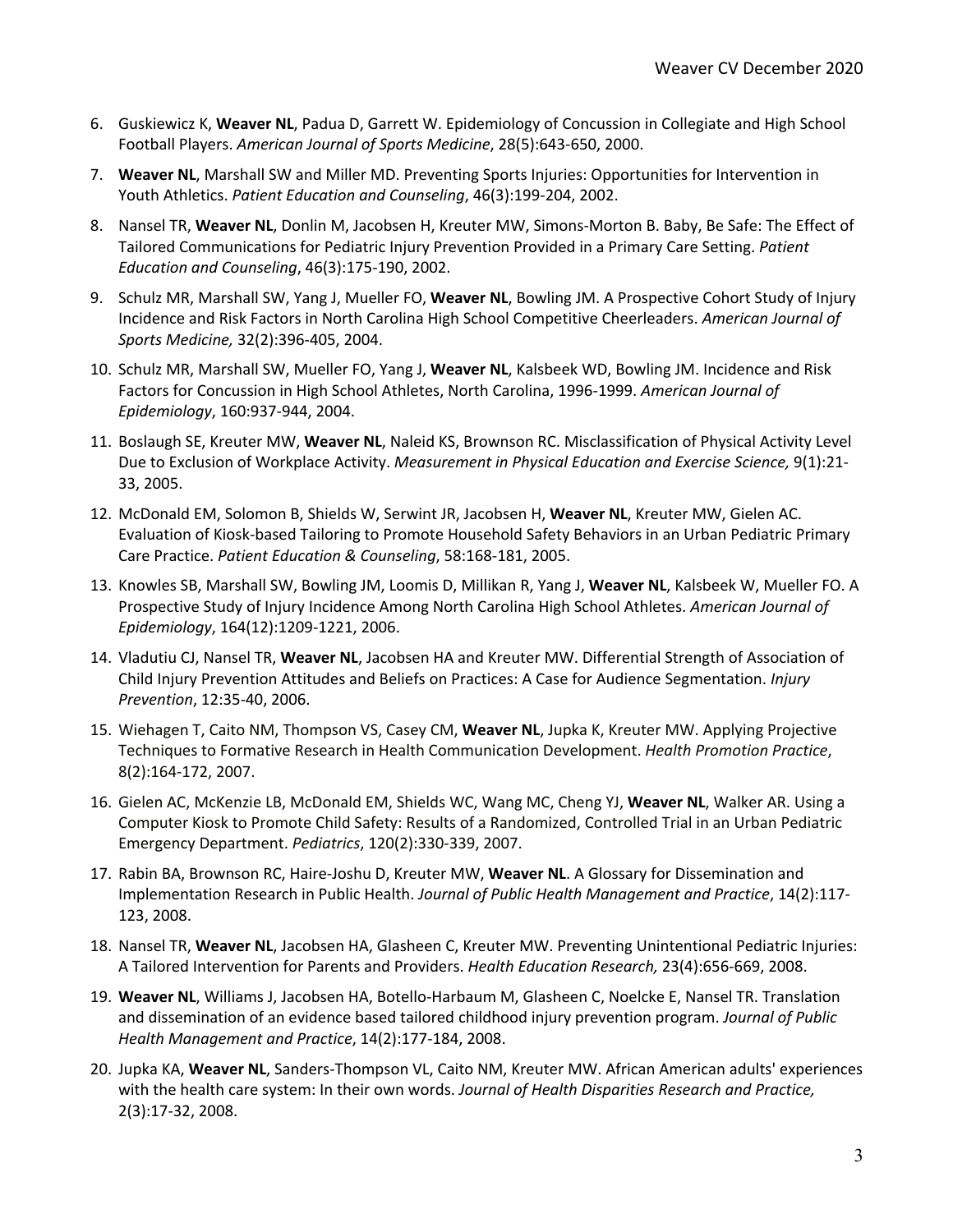- 21. Alcaraz KI, **Weaver NL**, Andresen EM, Christopher K, Kreuter MW. The Neighborhood Voice: Evaluating a mobile research vehicle for recruiting African Americans to participate in cancer control studies. *Evaluation & the Health Professions,* 34(3):336-348, 2011.
- 22. **Weaver NL**, Nansel TR, Williams J, Tse J, Botello-Harbaum M, Willson K. Reach of a kiosk based pediatric injury prevention program. *Translational Behavioral Medicine,* 1:515–522, 2011.
- 23. Williams J, Nansel T, **Weaver NL**, Tse J. Safe N' Sound: an evidence-based tool to prioritize injury messages for pediatric healthcare. *Family and Community Health*, 35(3):212-24, 2012.
- 24. **Weaver NL**, Wray RJ, Zellin S, Gautam K, Jupka J. Advancing organizational health literacy in health care organizations serving high needs populations, *Journal of Health Communication*, 17(3):55-66, 2012.
- 25. **Weaver NL**, Brixey S, Williams J, Nansel T. Promoting Correct Car Seat Use in Parents of Young Children: Challenges Recommendations, and Implications for Health Communication. *Health Promotion Practice*, 14(2):301-307, 2013.
- 26. Jaegers L, Dale AM, **Weaver N**, Buchholz B, Welch L, Evanoff B. Development of a program logic model and evaluation plan for a participatory ergonomics intervention in construction. American Journal of Industrial Medicine, 57(3):351–361, 2014.
- 27. Tse J, Nansel T, **Weaver N**, Williams J. Implementation of a tailored kiosk-based injury prevention program in pediatric primary care. *Health Promotion Practice*, 15(2):243-51, 2014.
- 28. Brixey S., **Weaver N**., Guse C., Zimmermann H., Williams J., Corden T., Gorelick M., The impact of behavioral risk assessments and tailored health information on pediatric injury. Clinical Pediatrics, 53(14):1383-9, 2014.
- 29. Kaphingst K., **Weaver N**., Wray R., Lai C., Brown M., Buskirk T., Kreuter M. Effects of patient health literacy, patient engagement and a system-level health literacy attribute on patient-reported outcomes: a representative statewide survey. BMC Health Services Research, 14:475, 2014.
- 30. **Weaver N**., Kortlandt V, Williams J, Jupka K, Buskirk T, Maalouf S, Biddinger S, Hanson N, Seaver Hill K. Assessment of community-based injury prevention services in U.S. Children's Hospitals. AIMS Public Health, 1(4):199-210, 2014.
- 31. Adsul P, Wray R, Spradling K, Darwish O, **Weaver N**, Siddiqui S, Systematic Review of Decision Aids for Newly Diagnosed Prostate Cancer Patients Making Treatment Decisions, The Journal of Urology, 194(5):1247-1252, 2015.
- 32. Dale A, Jaegers L, Welch L, **Weaver N**, Gardner B, Buchholz B, Evanoff B. Evaluation of a Participatory Ergonomics Intervention in Small Commercial Construction Firms, American Journal of Industrial Medicine, 59(6):465-75, 2016.
- 33. Nicks S, **Weaver N**, Recktenwald A, Jupka K, Elkana M, Tompkins R. Translating an evidence-based injury prevention program for implementation in a home visiting setting. Health Promotion Practice, 17(4):578- 585, 2016.
- 34. Wray RJ, **Weaver N**, Jupka K, Zellin S, Berman S and Vijaykumar S. Comparing State Legislative Aides' Perspectives on Tobacco Policymaking in States with Strong and Weak Policies: A Qualitative Study. American Journal of Health Promotion. DOI:10.1177/0890117116668453, 2016.
- 35. Zhang B, Yang SP, Yang R, Wang J, Liang SW, Hu RH, Xian H, Hu K, Zhang YM, **Weaver NL**, Wei HM, Vaughn M, Peng H, Boutwell B, Huang Z, Qian Z. Maternal Prepregnancy Body Mass Index and Small for Gestational Age Births in Chinese Women. Paediatric and Perinatal Epidemiology, 30(6):550-554, 2016. DOI: 10.1111/ppe.12315.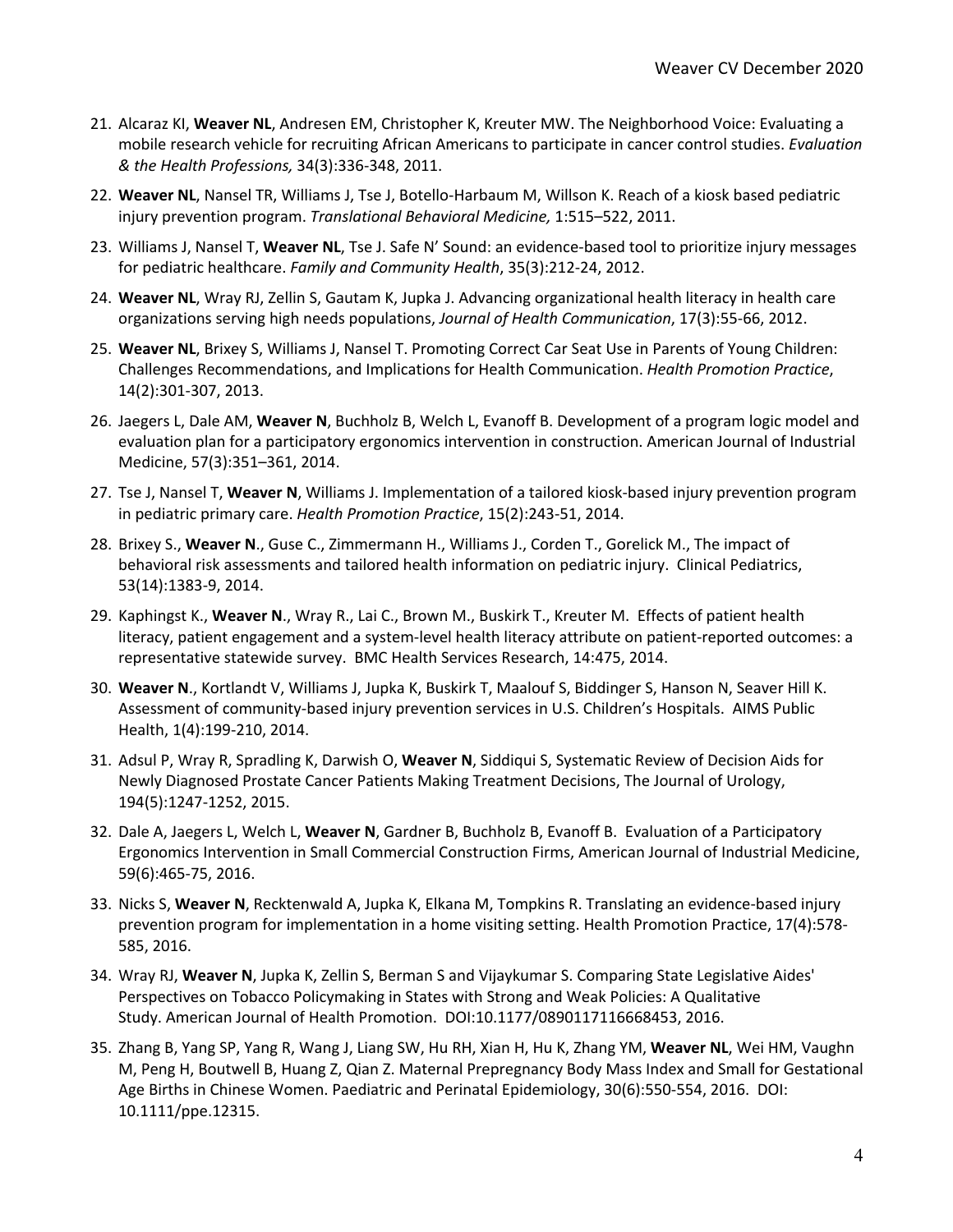- 36. **Weaver N**, Weaver T, Nicks S, Jupka K, Sallee H, Jacobsen H, Henley W, Jaques M. Developing tailored positive parenting strategies for a population-based communication program. Child: Care, Health and Development. 2016. DOI: 10.1111/cch.12418.
- 37. Yang S, Yang R, Liang S, Wang J, **Weaver N**, Hu K, Hu R, Trevathan E, Huang Z, Zhang Y, Yin T, Chang J, Zhao J, Shen L, Dong G, Zheng T, Xu S, Qian Z, Zhang B. Symptoms of anxiety and depression during pregnancy and their association with low birth weight in Chinese Women: A nested case control study. Arch Womens Ment Health. 20(2)283-290, 2017. DOI 10.1007/s00737-016-0697-2, 2016.
- 38. Nicks S, **Weaver N**, Jupka K, Tompkins R, Recktenwald A, Elkana M. Utilizing Key Informant Interviews to Inform Program Implementation. In Sage Research Methods Cases Part 2. 2017. DOI: 10.4135/9781526421067.
- 39. Dale A, Jaegers L, Welch L, Barnidge E, **Weaver N**, Evanoff B. Facilitators & Barriers to the Adoption of Ergonomic Solutions in Construction. American Journal of Industrial Medicine. 60(3):295-305, 2017. DOI: 10.1002/ajim.22693.
- 40. **Weaver N**, Thompson J, Shoff C, Copanas K, McMillin S. A conceptual model for the pathways of effect for intermediary organizations: An application from maternal and child health. Evaluation and Program Planning, 63:69-73, 2017.
- 41. Lin H, Guo Y, Zheng Y, Zhao X, Cao Z, Rigdon S, Xian H, Li X, Liu T, Xiao J, Zeng W, **Weaver N**, Qian Z, Ma W, Wu F. Exposure to ambient PM2.5 associated with overall and domain-specific disability among adults in six low- and middle-income countries. Environment International, 104: 69-75, 2017.
- 42. Adsul P, Wray R, Boyd D, **Weaver N**, Siddiqui S. Perceptions of Urologists About the Conversational Elements Leading to Treatment Decision-Making Among Newly Diagnosed Prostate Cancer Patients. Journal of Cancer Education, 32(3):580-588, 2017.
- 43. Adsul, P., Wray, R., Gautam, K., Jupka, K., **Weaver, N**., Wilson, K. Becoming A Health Literate Organization: Formative Research Results from Healthcare Organizations Providing Care for Underserved Communities. Health Services Management Research, August, 2017. DOI: 10.1177/0951484817727130.
- 44. Hogan C, **Weaver N**, Fry J, Cioni C, Hamilton A, Thompson S. Parental Perceptions Regarding Injury Risk. Journal of Emergency Nursing, 44(3) 2018. DOI: 10.1016/j.jen.2017.07.017.
- 45. Rebmann, T., **Weaver, N**., Elliott, M. B., DeClue, R., Patel, N., Schulte, L. (2018). Factors related to injury prevention programming by Missouri school nurses. Journal of School Nursing, 34(4), 292-300. PMCID: 28835171 DOI: https://doi.org/10.1177/1059840517727586
- 46. Jaques, M.L., Weaver, T.L., **Weaver, N.L**., & Willoughby, L. The association between pediatric injury risks and parenting behaviors. Child: Care, Health, & Development. doi: 10.1111/cch.12528. Epub 2017 Oct 6, 44(2):297-303, 2018.
- 47. **Weaver NL**, Buskirk TD, Jupka KA, Williams J. Organizational factors related to the adoption of an injury prevention program by US children's hospitals. Translational Behavioral Medicine, July, 2018, DOI: 10.1093/tbm/iby038.
- 48. Wray, R.J., **Weaver, N**., Adsul, P., Gautam, K., Jupka, K., Zellin, S., Goggins, K., Vijaykumar, S., Hansen N., Rudd, R. Enhancing organizational health literacy in a rural Missouri clinic: A qualitative case study. International Journal of Health Care Quality Assurance, Vol. 32 Issue: 5, pp.788-804. 2019. doi.org/10.1108/IJHCQA-05-2018-0131.
- 49. Mujal G, Taylor, M, Gochez-Kerr T, Fry J and **Weaver N**. A Systematic Review of Bystander Interventions for the Prevention of Sexual Violence. Trauma, Violence, & Abuse, June, 2019. https://doi.org/10.1177/1524838019849587.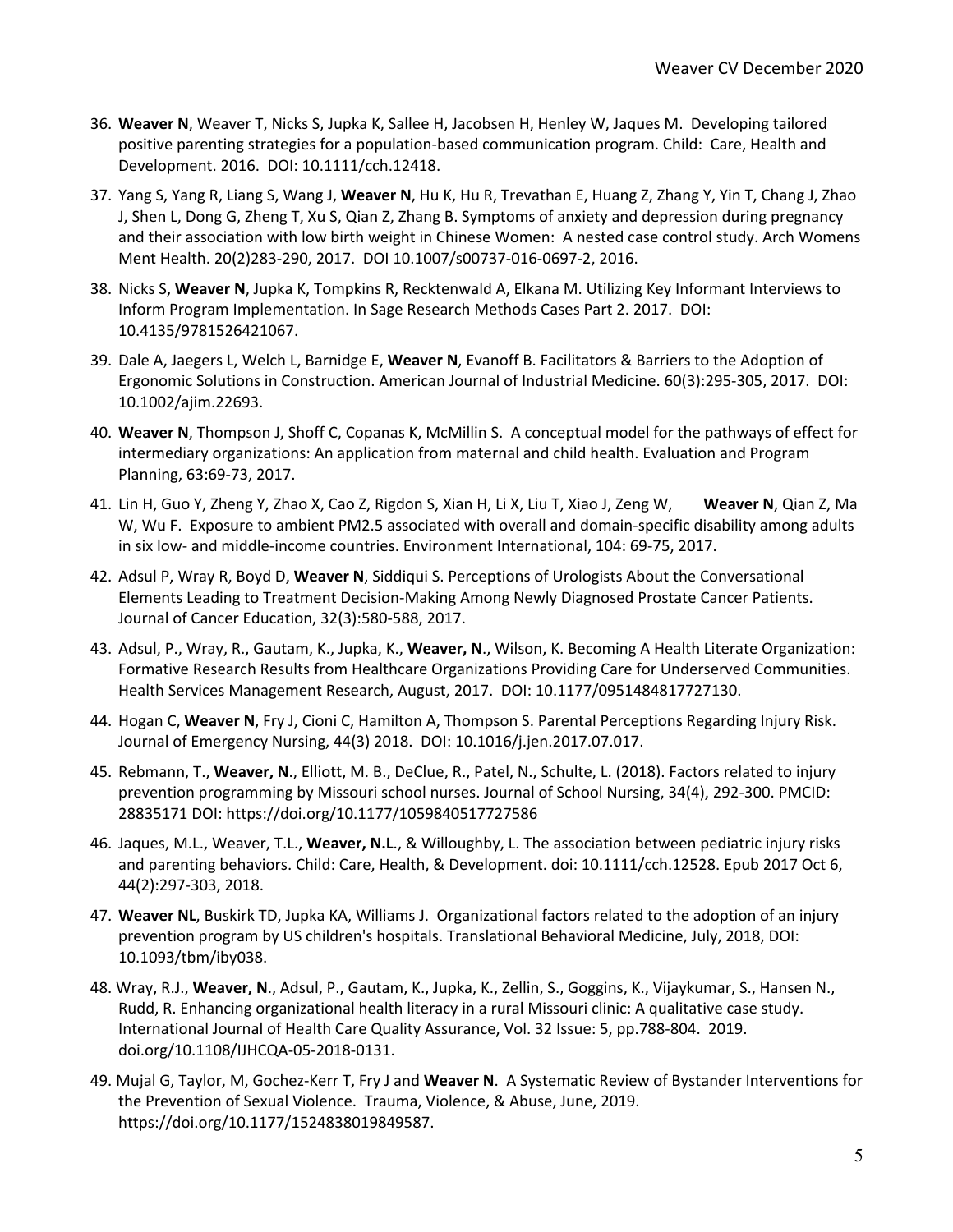- 50. **Weaver NL**, Weaver T, Loux T, Jupka K, Lew D, and Sallee H. The impact of RISE Up! in promoting positive parenting and safety behaviors of parents with young children. Children and Youth Services Review, July, 2019, 10.1016/j.childyouth.2019.104422.
- 51. Helton J and **Weaver NL.** Unintentional injury in child welfare placements. Child Abuse & Neglect, vol. 99, 2020.
- 52. **Weaver N**, Taylor M, Weaver T, Kutz T. Support Over Silence for KIDS: A bystander training program to address public child maltreatment. Children and Youth Services Review, July 2020.

## Book chapters

- 1. Tonja R. Nansel and **Nancy L. Weaver**. Injury Prevention in Children. In Encyclopedia of Health and Behavior, Norman B. Anderson (ed.). Sage: Thousand Oaks, CA, 2004.
- 2. Matthew W. Kreuter and **Nancy L. Weaver**. Targeting and Tailoring. In Encyclopedia of Epidemiology, Sarah Boslaugh SE (ed.). Sage: Thousand Oaks, CA, Vol. 2:1027-1029, 2007.
- 3. **Nancy L. Weaver**, Eddie M. Clark, Robert A. Nicholson and Jennifer Gratzke. Evaluating Responses to Tailored Materials: Cognitive and Affective Measures. In Tailored Health Communication, 2nd Edition, Taylor & Francis, advanced edition, 2008.
- 4. Melissa Jonson-Reid, **Nancy L. Weaver**, Brett Drake, John Constantino. Prevention and Treatment Among Children and Youth, In Transdisciplinary Problem Solving, Debra Haire-Joshu and Timothy McBride (eds.). 2013.

## **INVITED LECTURES AND TRAINING SEMINARS**

- **Weaver NL.** An Update of The North Carolina High School Athletic Injury Study. 26<sup>th</sup> Annual Meeting of the North Carolina High School Athletic Directors Association, Atlantic Beach, NC, April 14, 1997.
- **Weaver NL**. The North Carolina High School Athletic Injury Study: informing the prevention of athletic injuries. Annual state conference of The North Carolina Alliance for Health, Physical Education, Recreation and Dance, Greensboro, NC, November 21, 1997.
- Weaver NL. The North Carolina High School Athletic Injury Study. 27<sup>th</sup> Annual Meeting of the North Carolina High School Athletic Directors Association, Asheville, NC, March 31, 1998.
- **Weaver NL**. The North Carolina High School Athletic Injury Study: Design, Methodology and Results. National Surveillance of High School Athletic Injury: A multidisciplinary planning conference, Chapel Hill, NC, September 15-16, 1998.
- **Weaver NL**. Sports Injury Update. Athletics Building Leadership Effectiveness (ABLE) Seminar, North Carolina High School Athletic Association, Chapel Hill, NC, October 5, 1998.
- Weaver NL. The North Carolina High School Athletic Injury Study. 28<sup>th</sup> Annual Meeting of the North Carolina High School Athletic Directors Association, Atlantic Beach, NC, April 20, 1999.
- **Weaver NL**. (*Keynote Address*) The Investigation of Scholastic Athletic Injuries and Basic Concepts of Youth Athletic Injury Prevention. Spring Sports Symposium, The Union Memorial Hospital, Baltimore, MD, April 30, 1999.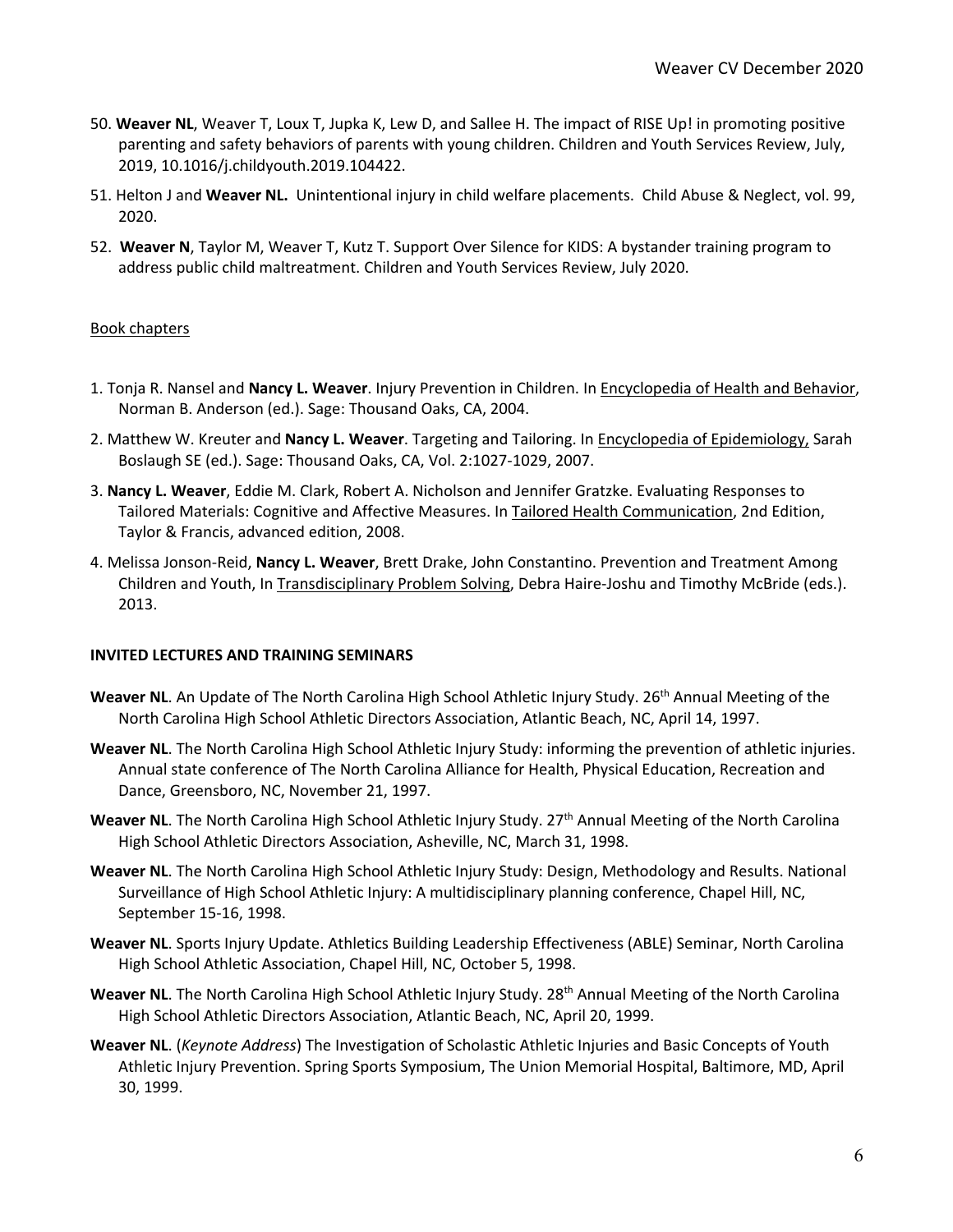- **Weaver NL**. Translation and Dissemination Activities of the SLU School of Public Health, SLU Center for Teaching Excellence (CTE), Application of Knowledge: Research to Practice, St. Louis, MO, January 11, 2007.
- **Weaver NL**. A Comprehensive Framework for the Translation and Dissemination of Research, Saint Louis University Cancer Center Retreat, St. Louis, MO, April 21, 2007.
- **Weaver NL**. Developing Effective Surveys. Summer Training Institute: Transforming Tobacco Control and Evaluation in Missouri, St. Louis, MO, July 18, 2006, June 21, 2007, June 19, 2008.
- **Weaver NL**. Did we get it right? Pretesting communication materials. Social Marketing Workshop, Missouri Foundation for Health, St. Louis, MO, December 6, 2007.
- **Weaver NL**. (*Keynote Address*) Beyond Knowledge: What's the Big Idea? Missouri Department of Health and Senior Services, Maternal and Child Health Institute: Bringing Together Communities to Address Injury, Obesity, and Tobacco Prevention. Columbia, MO, June 4-5, 2008.
- **Weaver NL**. Health Literacy in Schools. Cerner Health Conference School Nurse Track. Kansas City MO, October 6, 2008.
- **Weaver NL**. Evaluation Fundamentals (organizer, facilitator, presenter). Missouri Department of Health and Senior Services, Maternal Child Health Services Program, Spring Training, Columbia, MO, April 15, 2009.
- **Weaver NL**. Partnering with Parents without Jumping the Track. Missouri Association of School Nurses, Annual Spring Conference. St. Louis, MO, April 19, 2009.
- **Weaver NL**. Developing Logic Models for Local Settings. Maternal, Child and Family Health Coalition. St. Louis, MO, April 30, 2009.
- **Weaver NL,** with Melissa Jonson-Reid and Barbara Shaw. Setting the Agenda in Violence Prevention. The George Warren Brown School of Social Work, Washington University, panel presentation. November 4, 2009.
- **Weaver NL.** Helping children by reaching parents: The role of health literacy. Child Health Advocacy and Outreach (CHAO), St. Louis, MO, April 2, 2010.
- **Weaver NL.** Logic Model Fundamentals. Sharing Responsibility, Improving Community Health, Pfizer Speaker Series, St. Louis, MO, July, 16, 2010.
- **Weaver NL**. Helping kids by communicating with parents: Strategies from public health and injury prevention. National Association of Pediatric Nurse Practitioners, St. Louis Chapter, St. Louis, MO, April 5, 2011.
- **Weaver NL.** Injury Prevention Programming: Benchmarks, opportunities and strengths of NACHRI member hospitals. National Association of Children's Hospitals and Related Institutions, Child Advocacy Committee, Washington D.C., December 7, 2011.
- **Weaver NL.** Asking the Right Questions: Survey Design for Program Development and Evaluation. National Association of Children's Hospitals and Related Institutions, Creating Connections Annual Conference, St. Louis MO, March 12, 2012.
- **Weaver NL.** Using health communication to promote positive parenting and pediatric injury prevention. Child Maltreatment and Partner Violence: Bridging the Medical/Social Science Gap, National Training Seminar, St. Louis, MO, April 17, 2012.
- **Weaver NL.** Injury prevention efforts of children's hosptials. Webinar hosted by the Children's Hospital Association, April 24, 2012.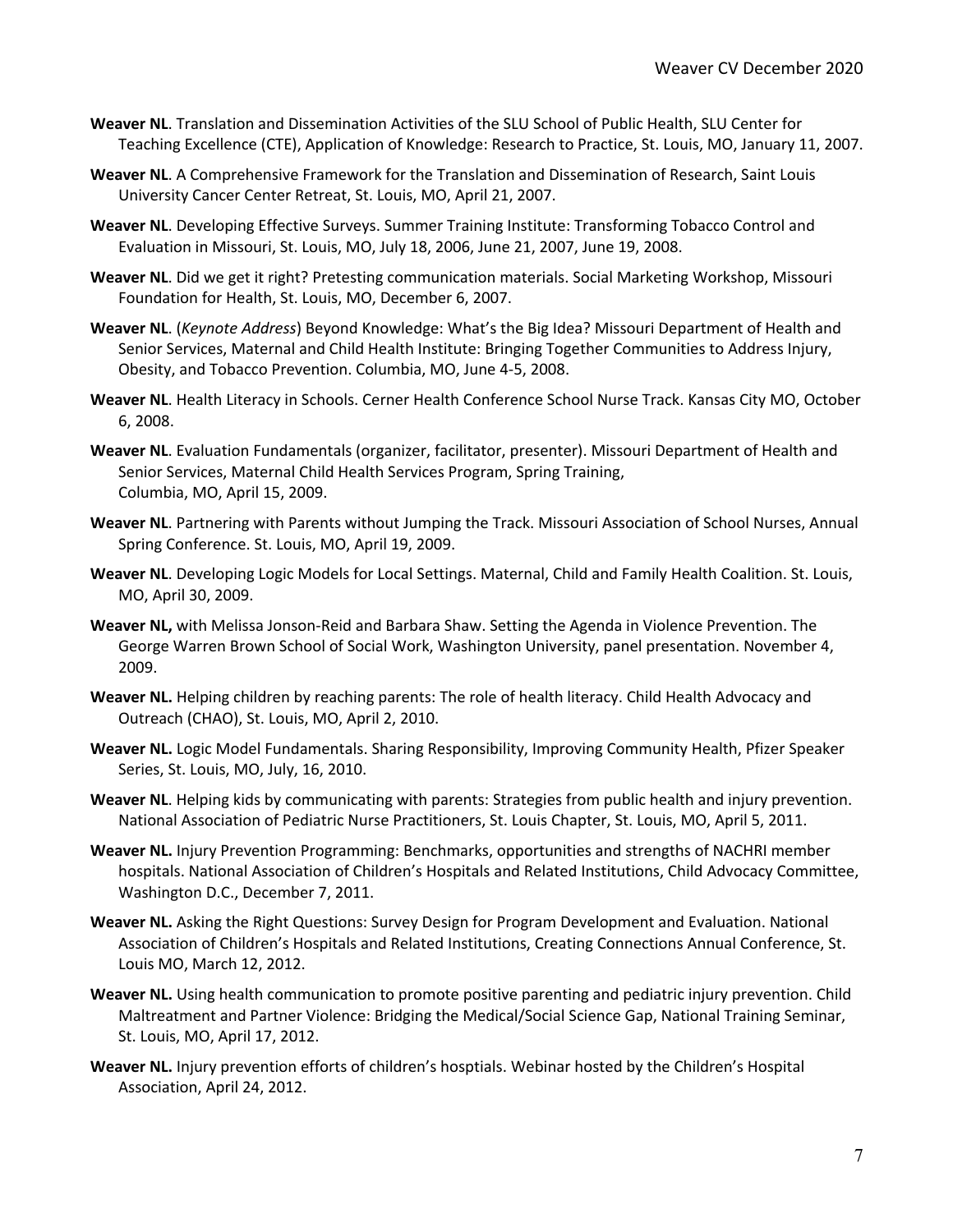- **Weaver NL**. Public health approaches to address pediatric injury. Missouri Safe Kids Leadership workshop, Osage Beach, Missouri, September 11, 2012.
- **Weaver NL**. Health Communication, Injury Prevention & Community Collaborations. Doris Duke Fellowship Program. Washington University, March 14, 2013.
- **Weaver NL.** *(Opening Address)* Public Health & Injuries. Child Safety Initiative Conference (CSI): Partners in Prevention, Kansas City, MO, April 12, 2013.
- **Weaver NL**. Public Health Approaches to Address Pediatric Injury and Violence. Grand Rounds, Saint Louis University Department of Pediatrics at SSM Cardinal Glennon Children's Medical Center. May 8, 2013.
- **Weaver NL**. (*Keynote Address*) Harnessing the power of prevention: Confronting childhood injury with collaboration, culture, and data. Missouri Coordinated School Health Coalition Annual Conference. Lake of the Ozarks, MO, December 6, 2013.
- **Weaver NL**. Addressing Parenting Behaviors with Customized Communication Strategies: Opportunities for Injury Control. Program for Injury Prevention, Education and Research (PIPER), Denver, Colorado, December 4, 2015.
- **Weaver NL**. Invited speaker for the No More Abuse event hosted by the Family Resource Center and Safe Connections St Louis, Missouri, September 29, 2016.
- **Weaver NL.** Invited speaker for the Plains to Peaks Regional Network Meeting, webinar. Applying communication principles to injury prevention programming. May 30, 2017.
- **Weaver NL.** Cultivating connection and engagement: Tips and tricks for creating collaborative, online spaces. via Zoom, Center for Innovation in Child Maltreatment, November, 2020

## **TEACHING**

#### *Saint Louis University*

**Primary Instructor, PUBH 5070**: Translating Evidence and Theory for Community Practice. College for Public Health and Social Justice, fall 2020 (synchronous, online)

**Primary Instructor, PUBH 5930:** Chicken Little and Socrates: Examining evidence and assumptions in the midst of COVID-19, Saint Louis University, summer 2020 (synchronous, online)

**Primary Instructor, BSH 5960:** Captsone in Behavioral Science and Health Education. College for Public Health and Social Justice, spring 2016, spring 2020, spring 2021.

**Primary Instructor, BSHE 5410/6410:** Assessment, Intervention Development and Evaluation II (AIDE II), Department of Behavioral Science and Health Education. College for Public Health and Social Justice, spring 2018, spring 2019.

**Primary Instructor, PHS 6900:** Professional Development for Doctoral Students, College for Public Health and Social Justice, fall 2017, fall 2018.

**Discussion Leader, PUBH 501:** Mission and Practice of Public Health. College for Public Health and Social Justice, fall 2014.

**Teaching Mentor,** Certificate in University Teaching Skills (CUTS). College for Public Health and Social Justice, 2012, 2013, 2014, 2015, 2016, 2017.

**Primary Instructor, BSH 600:** Health Promotion Program Evaluation. Department of Health Behavior and Health Education, spring 2012, 2013, 2014, 2015.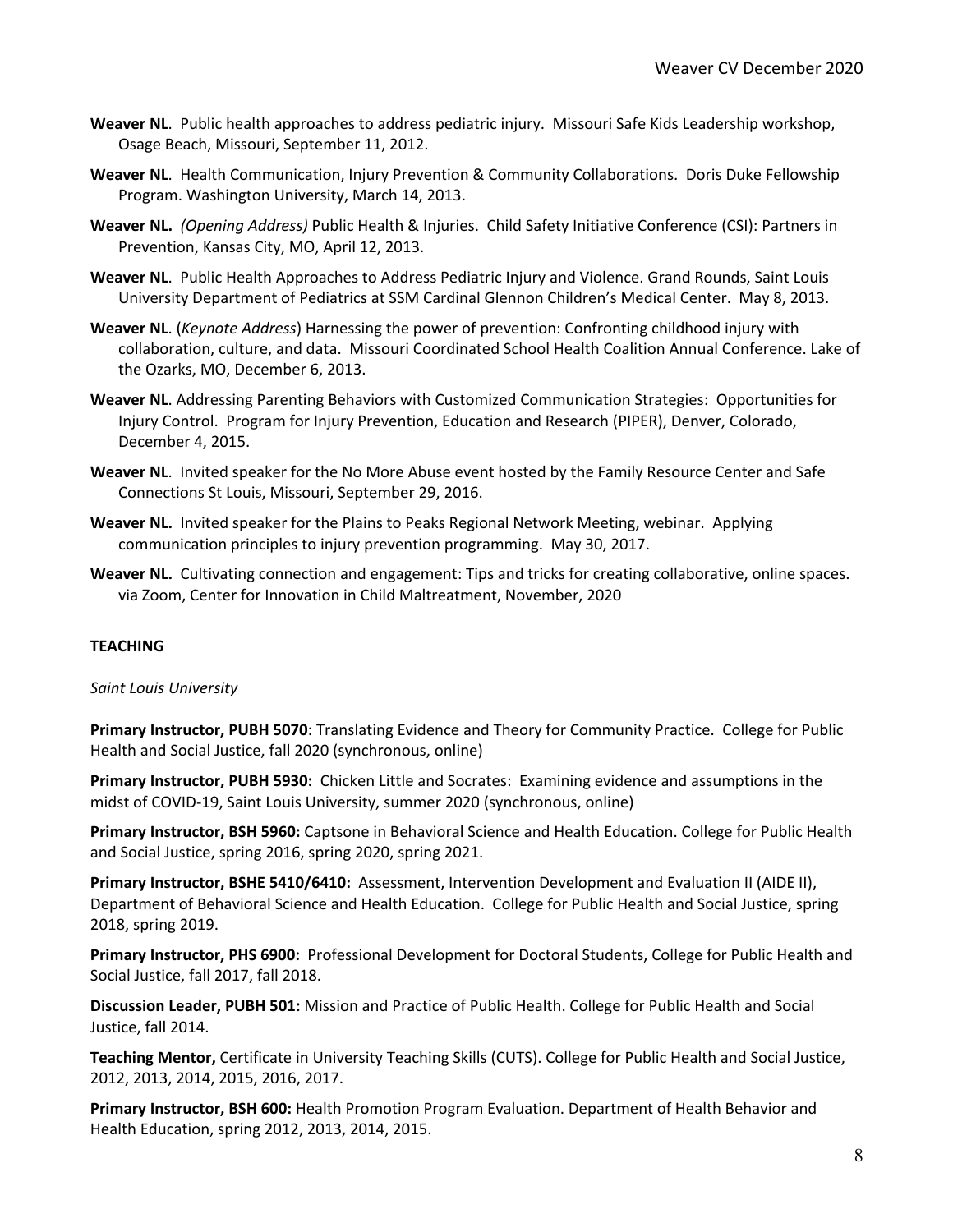**Primary Instructor, BSH 597**: Independent studies research topics, Writing effective grant proposals. Department of Community Health, spring 2011.

**Primary Instructor, CMH 593:** Public Health Approaches to Pediatric Injury Control. Department of Community Health, fall, 2010, fall 2011, fall 2012, spring 2015, spring 2017.

**Primary Instructor, BSHC 601:** Research Methods in Behavioral Science. Department of Community Health, 1999, 2000, 2001, 2002, 2003, 2004, 2005, 2009, 2010.

**Primary Instructor, BSH 5000:** Behavioral Science and Public Health. Department of Community Health, spring 2009, 2010, 2016, fall 2016.

**Primary Instructor, BST 500:** Introduction to Biostatistics. Department of Community Health, fall 2007.

**Co-Instructor, BSHC 532:** Understanding and Segmenting Audiences in Health Communication. Department of Community Health, fall 2006, fall 2007.

## *The University of North Carolina at Chapel Hill*

**Teaching Assistant**, **HBHE 131:** Social and Behavioral Sciences in Public Health. Department of Health Behavior and Health Education, spring 1999.

**Primary Instructor**, **PHYE 073:** Research in Physical Education, Exercise and Sport Science. Department of Exercise and Sport Science, fall 1996, spring 1997, fall 1997, spring 1998.

**Co-instructor**, **PHYE 079:** Measurement and Evaluation in Physical Education. Department of Exercise and Sport Science, spring 1997.

**Research Mentor**, **PHYE 089:** Physiological Basis of Human Performance. Department of Exercise and Sport Science, fall 1996, 1997, 1998, 1999.

**Teaching Assistant**, **HBHE 110:** Principles of Statistical Inference. Department of Health Behavior and Health Education, fall 1995.

## **HONORS AND AWARDS**

- Research Award for Full Professor, College for Public Health and Social Justice, spring, 2019.
- Nominated for the Women of the Year award, Saint Louis University, 2019.
- Nominated for the Emerson Teaching award, Saint Louis University, 2019.
- Awarded the Terry Leet Award for Teaching Excellence, School of Public Health,
- Saint Louis University, spring 2012.
- Emergency Medicine Research Forum, *received best paper award for "*Emergency Medicine for Children: Results of a Statewide Survey of Emergency Departments", Chapel Hill, NC, April 24, 1997.
- Nominated for the Tanner, Friday, and Sanders Awards for *Excellence in Undergraduate Teaching*, fall 97, The University of North Carolina at Chapel Hill.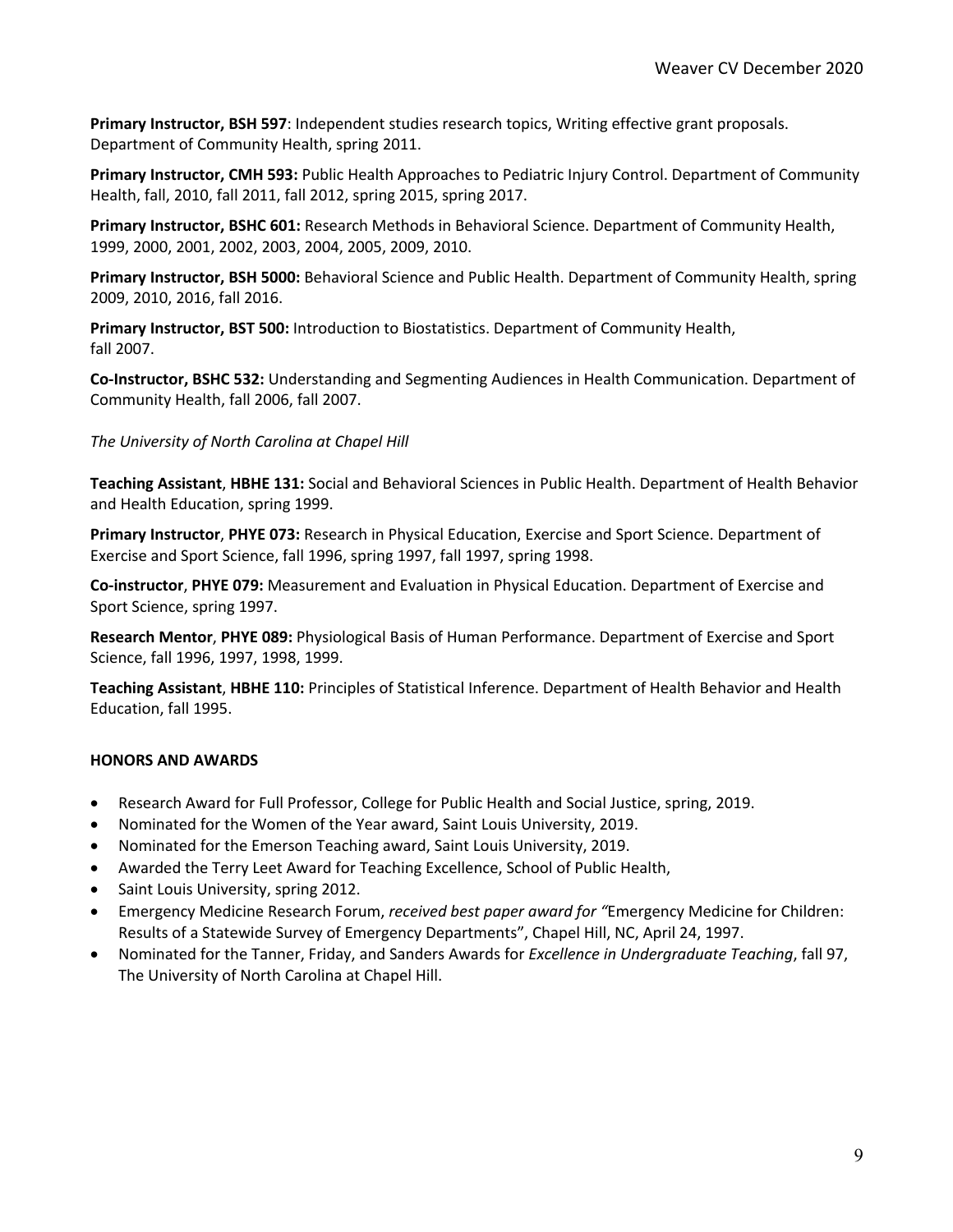## **DISSEMINATION**

## **Programs, websites, licenses**

Supportoversilenceforkids.com. Training bystanders to confidently diffuse a challenging moment between a caregiver and child in public. Launched Deember 2019.

www.safensoundallaround.com. *A resource cite for hospitals that address public health approaches to pediatric injury control*. *Safe N' Sound* downloadable directly from this site. (archived)

Safe States 2013 Innovative Initiatives Finalist, Safe State alliance National Meeting, Baltimore, MD. *Safe N' Sound*, Weaver NL Developer. https://m360.safestates.org/frontend/search.aspx?cs=4085.

www.homesafetyforkids.com. A resource cite for home visitors that includes assessments, fact sheets and injury counseling priorities tailored to each age group. (archived)

#### **Media**

- "Keeping Kids Safe", Saint Louis University Newslink, May 13, 2011.
- "Saint Louis Researcher Received Grants Totaling Nearly \$700,000", Association of Schools of Public Health Friday Letter, May 20, 2011.
- "Summer safety: Keeping kids Safe N' Sound this summer", KTVI-TV Ch. 2 interview, morning news, June 1, 2011.
- "New Car Seat Guidelines", KTVI-TV Ch. 2 interview, morning news, July 13, 2011.
- "\$200 per death" Danny Zimmerman (student) guest commentary St. Louis Post-Dispatch, October 26, 2011.
- "MPH Capstone Students Gain Collaboration Skills Through Improv", Saint Louis University Newslink, April 19, 2016.
- "SLU to Teach Skills to Intervene When Child Discipline Crosses the Line", Saint Louis University Newslink, January 18, 2017, available here: https://www.slu.edu/news/2017/january/slu-bystander-training.php.
- "Saint Louis University to Teach Skills to Intervene When Child Discipline Crosses the Line", Newswise, January 18, 2017, available here: http://www.newswise.com/articles/saint-louis-university-to-teach-skillsto-intervene-when-child-discipline-crosses-the-line.
- "How to Deal with Struggling Parents out in Public", by Debbie Monterrey, January 23, 2017, KMOX-AM 1120, CBS local, available here: http://stlouis.cbslocal.com/2017/01/23/how-to-deal-with-strugglingparents-out-in-public/.
- "Aisha and Debbie Dish", KMOX-St. Louis Post-Dispatch podcast, January 25, 2017, available here: http://stlouis.cbslocal.com/2017/01/25/aisha-debbie-dish-womens-marches-social-media/ (17:41 mark).
- "SLU study focuses on parental public discipline", by Shirley Washington, January 26, 2017, Fox2now, KTVI-TV Ch. 2, available here: http://fox2now.com/2017/01/26/slu-study-focuses-on-parental-public-discipline/ and KPLR-TV Ch. 11 available here: http://kplr11.com/2017/01/26/slu-study-focuses-on-parental-publicdiscipline/.
- "Translating Knowledge into Action: SLU Focuses on Health of Women and Children", Saint Louis University Newslink, January 27, 2017, available here: https://www.slu.edu/news/2017/january/slu-launchesinitiative-to-improve-maternal-child-health.php.
- "The Pulse of St. Louis: Intervention or discipline?" hosted by Shirley Washington, January 28, 2017, KPLR-TV Ch. 11, available here: http://kplr11.com/2017/01/28/the-pulse-of-st-louis-intervention-or-discipline/.